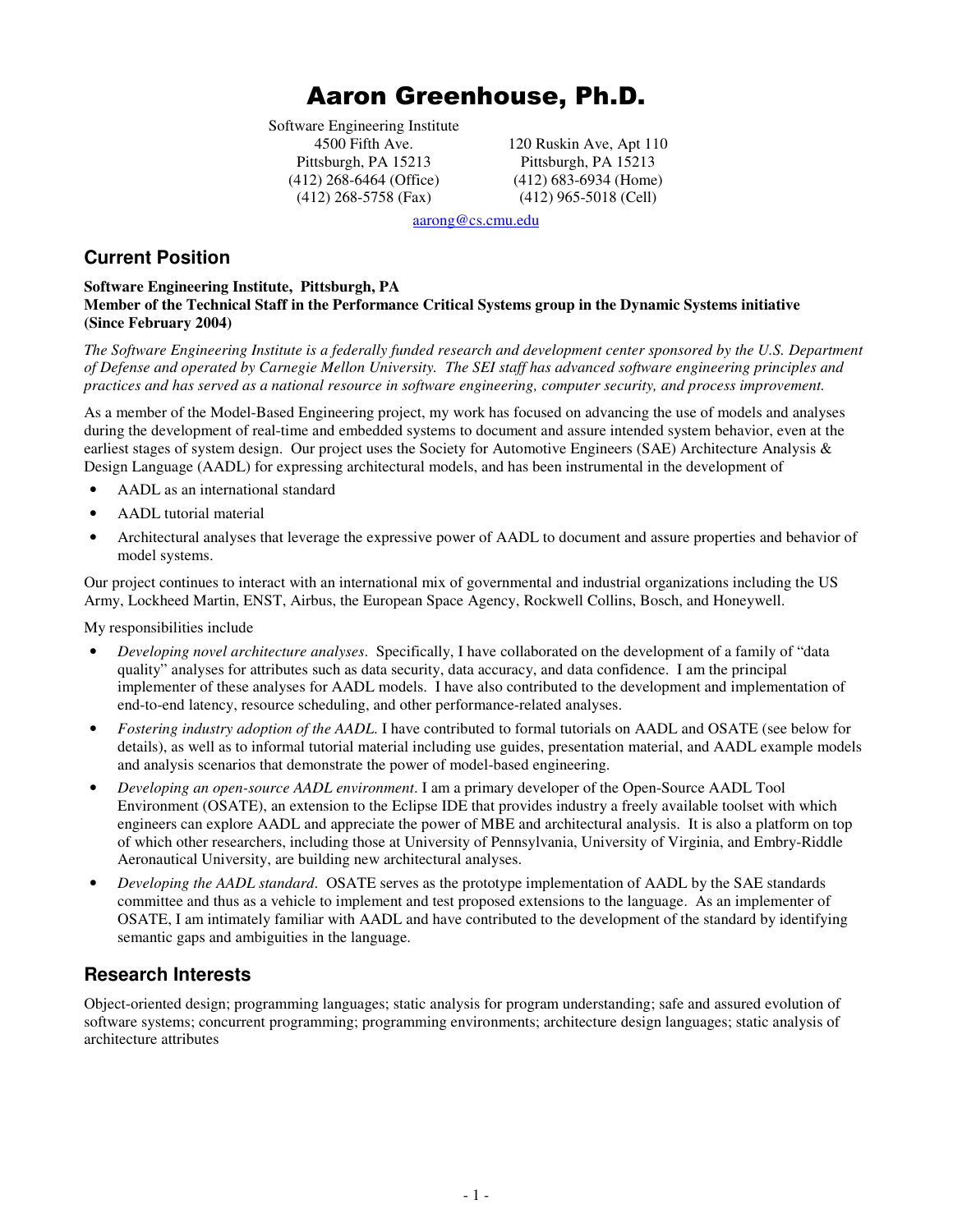# **Education**

| 1996–2003 | Carnegie Mellon University, Pittsburgh, Pennsylvania                                       |
|-----------|--------------------------------------------------------------------------------------------|
|           | Ph.D. in Computer Science, May 2003                                                        |
|           | Thesis: A Programmer-Oriented Approach to Safe Concurrency                                 |
|           | Committee: Dr. William L. Scherlis (Chair), Dr. Thomas Gross (Co-chair), Dr. Guy Blelloch, |
|           | Dr. John Boyland (University of Wisconsin–Milwaukee)                                       |
|           | M.S. in Computer Science, May 1999                                                         |
| 1992–1996 | <b>Brandeis University, Waltham, Massachusetts</b>                                         |
|           | B.A. in Computer Science (Mathematics minor), May 1996                                     |
|           | <i>Summa cum laude</i> , High honors                                                       |
|           | Senior thesis: A Computer-Assisted Micro-Analysis of the NESL Programming Language         |

# **Citizenship**

I am a citizen of the **United States of America**.

# **Past Experience**

### **Institute for Software Research, International, Carnegie Mellon University, Pittsburgh, PA Post-Doctoral Fellow in the Fluid Group (http://www.fluid.cs.cmu.edu) (June 2003–February 2004)**

The research agenda of the Fluid group led by Dr. William Scherlis is to develop program analysis techniques to assure program safety with respect to programmer-declared design intent. For example, assurance that pointers are unaliased, or that locks are acquired before accessing shared state. A dominant design consideration is that our techniques be adoptable at scale by practicing programmers. My research agenda and responsibilities included

- Presenting assurance results in a manner useful to practicing programmers.
- Demonstrating the effectiveness of our approach by applying our tool to production software.
- Overseeing the research and development of our prototype analysis tool.
- Mentoring and managing the project's graduate students and undergraduate researchers.

#### **Computer Science Department, International, Carnegie Mellon University, Pittsburgh, PA Graduate Student (Fall 1996–May 2003)**

Graduate student in the Fluid group (see description above). In addition to completing my dissertation research, I also

- Designed and implemented two generations of a Model–View–Controller framework in Java enabling fine-grained control over the display of complex data structures based on ternary (identifier–attribute–value) representations.
- Contributed to the design, implementation, and maintenance of a 160kLOC Java application for program analysis and source code manipulation.
- Mentored and managed the project's junior graduate students and undergraduate researchers.

#### **The Aerospace Corporation, El Segundo, CA Summer Intern (Summer 1997)**

Primary designer and implementer of a client–server Java application to send rocket telemetry information to desktop computers. As part of the project, I developed specialized GUI components based on the model–view paradigm.

#### **Clinical Center, National Institutes of Health, Bethesda, MD Summer Intern (Summer 1996)**

Intern in the nuclear medicine department where I assisted in the development of image processing techniques with the goal of using preprocessing to improve medical image registration results. In particular, I focused on developing preprocessing steps that would enable the alignment of images originating from complementary (*e*.*g*., CAT vs. MRI) scanning technologies.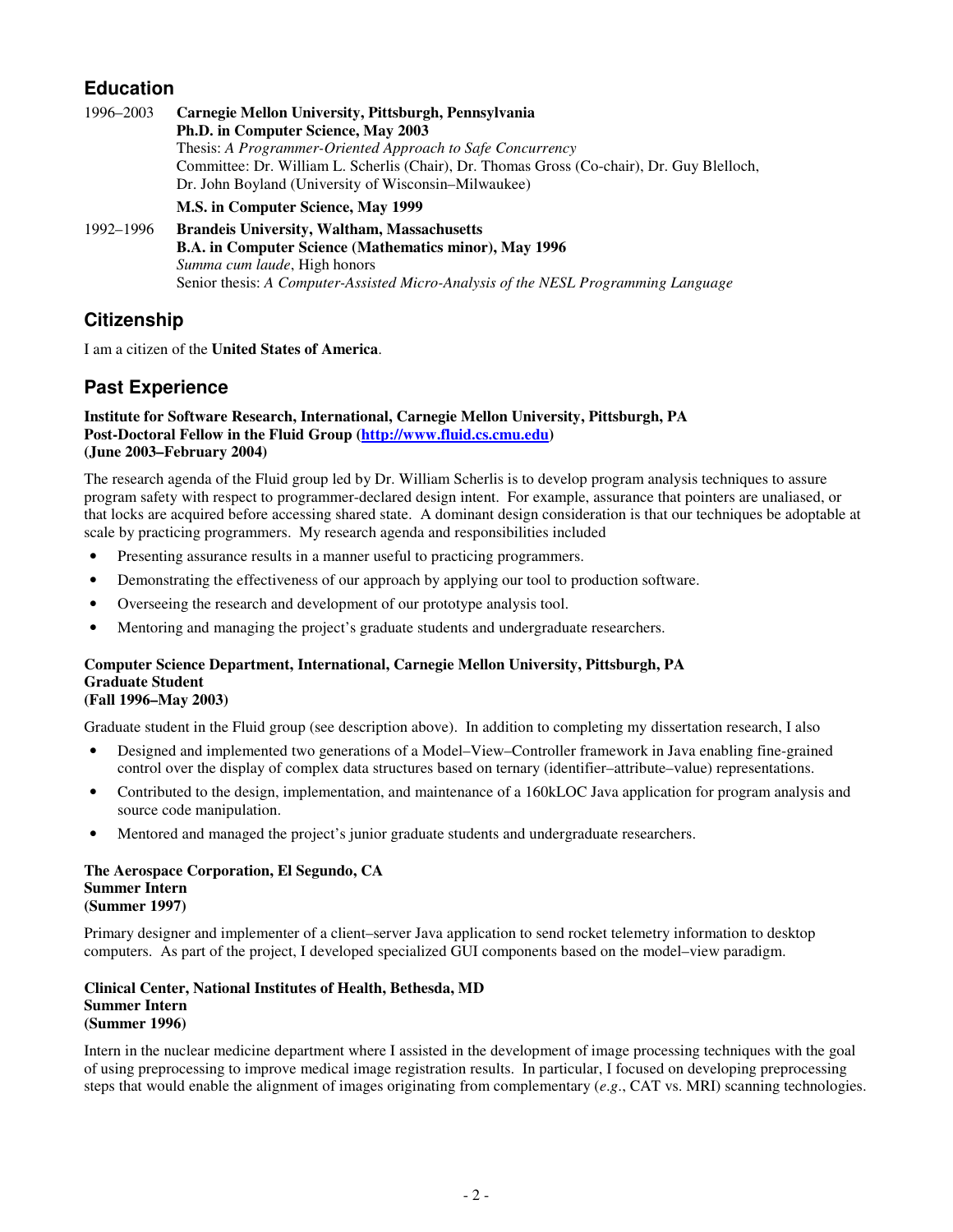#### **National Institute of Standards and Technology, Gaithersburg, MD Summer Intern (Summers 1991–1995)**

Intern for the Video Technology Project, whose mission was to develop quantitative techniques for the evaluation of the quality of video sequences. Such metrics could be used, for example, to objectively compare the effects of lossy compression algorithms. I was the primary designer and implementer of several applications, including

- A suite of programs that generate video sequences used in evaluating MPEG artifacts.
- A tool suite and library for the manipulation of digital video sequences.
- A block-motion estimation routine on a SIMD, massively parallel, video supercomputer to be used to evaluate the suitability of using motion vectors for frame-rate conversion.

# **Publications**

### *Dissertation*

• Aaron Greenhouse. *A Programmer-Oriented Approach to Safe Concurrency*. Ph.D. Thesis. Carnegie Mellon University School of Computer Science, Pittsburgh, PA. May 2003. Technical Report CMU-CS-03-135.

### *Refereed Journal Papers*

• Aaron Greenhouse, T. J. Halloran, and William L. Scherlis. "Observations on the Assured Evolution of Concurrent Java Programs." *Science of Computer Programming* 58(3):384–411. doi:10.1016/j.scico.2005.03.002

### *Refereed Conference Papers*

- Dean F. Sutherland, Aaron Greenhouse, and William L. Scherlis. "The Code of Many Colors: Relating Threads to Code and Shared State." *Workshop on Program Analysis for Software Tools and Engineering* (PASTE '02), November 2002.
- Aaron Greenhouse and William L. Scherlis. "Assuring and Evolving Concurrent Programs: Annotations and Policy." *International Conference on Software Engineering* (ICSE '02), pages 453–463. May 2002.
- Aaron Greenhouse and John Boyland. "An Object-Oriented Effects System." *The 13th European Conference on Object-Oriented Programming* (ECOOP '99), Volume 1628 of *Lecture Notes in Computer Science*, pages 205–229, June 1999.

### *Refereed Workshop Papers*

- Aaron Greenhouse, T. J. Halloran, and William L. Scherlis. "Observations on the Assured Evolution of Concurrent Java Programs." *2004 Workshop on Concurrency and Synchronization in Java Programs* (CSJP). Memorial University of Newfoundland, Computer Science Technical Report #2004-01, pages 90–99. July 2004. [11 papers accepted out of 16 submissions]
- Aaron Greenhouse, T. J. Halloran, and William L. Scherlis. "Using Eclipse to Demonstrate Positive Static Assurance of Java Program Concurrency Design Intent." *Proceedings of the 2003 OOPSLA workshop on eclipse Technology eXchange* (eTX), pages 99–103. October 2003. [21 papers accepted out of >50 submissions]

### *Workshop Papers*

- Elissa Newman, Aaron Greenhouse, and William L. Scherlis. "Annotation-Based Diagrams for Shared-Data Concurrency." *Workshop on Concurrency Issues in UML* at *UML 2001*. October 2001.
- John Boyland and Aaron Greenhouse, "MayEqual: A New Alias Question." *The Intercontinental Workshop on Aliasing in Object-Oriented Systems* at *ECOOP '99*, June 1999. Summarized in *Object-Oriented Technology: ECOOP 1999 Workshop Reader*, Volume 1743 of *Lecture Notes in Computer Science*, pages 141–143.

# **Tutorials**

- "Plug-in Development for the Open Source AADL Tool Environment." Given in 7 sessions during April and May 2006 to an audience at Rockwell Collins. A total of 13 hours of material delivered remotely using WebEx.
- "Plug-in Development for the Open Source AADL Tool Environment." Joint instructor with Peter Feiler and Lutz Wrage. An SEI-hosted tutorial in four parts to an international audience: 9 Dec 2004, 15 Dec 2004, 16 Dec 2004, and 5 Jan 2005.

# **Presentations**

November 2006 "Modeling Security in System Architectures." Invited talk, Distributed Processing Laboratory, Lockheed Martin Advanced Technology Labs, Cherry Hill, NJ.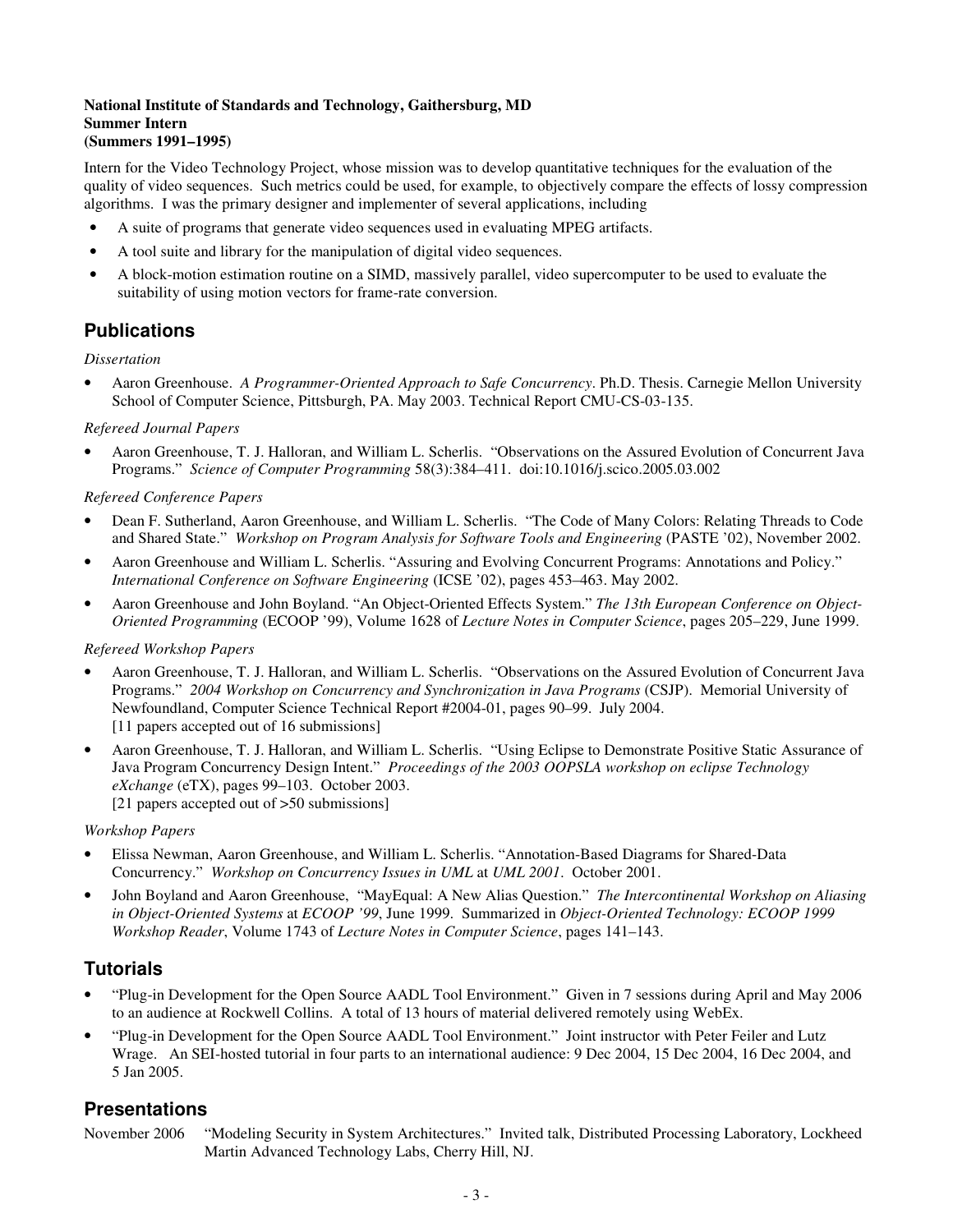| February 2006    | "Fluid: Incremental Concurrency Analysis." Guest lecture, CMU MSE/SE PhD course 17-654/17-754<br>"Analysis of Software Artifacts" (Prof. Jonathan Aldrich). |
|------------------|-------------------------------------------------------------------------------------------------------------------------------------------------------------|
| <b>July 2005</b> | "OSATE: Open Source AADL Tool Environment" (with Bruce Lewis).                                                                                              |
|                  | Prometheus Software Tools Infrastructure Working Group, hosted by Northrop Grumman Space<br>Technology, Redondo Beach, CA. Presented remotely.              |
| <b>July 2004</b> | "Observations on the Assured Evolution of Concurrent Java Programs."                                                                                        |
|                  | Workshop on Concurrency and Synchronization in Java Programs at PODC 2004, St. John's,<br>Newfoundland.                                                     |
| October 2003     | "Using Eclipse to Demonstrate Positive Static Assurance of Java Concurrency Design Intent."                                                                 |
|                  | eclipse Technology eXchange (eTX) Workshop at OOPSLA 2003, Anaheim, CA.                                                                                     |
| August 2003      | "A Programmer-Oriented Approach to Safe Concurrency." Invited talk, Intel Research Pittsburgh.                                                              |
| March 2003       | "A Programmer-Oriented Approach to Safe Concurrency."                                                                                                       |
|                  | Public thesis oral, Carnegie Mellon University                                                                                                              |
| February 2003    | "A Programmer-Oriented Approach to Safe Concurrency."                                                                                                       |
|                  | Software Research Seminar, Carnegie Mellon University                                                                                                       |
| May 2002         | "Assuring and Evolving Concurrent Programs."                                                                                                                |
|                  | 24th International Conference on Software Engineering, Orlando, Florida                                                                                     |
| April 2002       | "Assuring and Evolving Concurrent Programs." Software Research Seminar, Carnegie Mellon University                                                          |
| October 2001     | "Extended Static Checking: An Introduction." Software Research Seminar, Carnegie Mellon University                                                          |
| April 2001       | "An Introduction to Concurrency Policy." Software Research Seminar, Carnegie Mellon University                                                              |
| September 2000   | "Evolving and Maintaining Thread-Safe Classes using Program Transformation."                                                                                |
|                  | Software Systems Study Group, Carnegie Mellon University                                                                                                    |
| <b>July 2000</b> | "Concurrency Policy: Its Role and Specification."                                                                                                           |
|                  | Computer Systems Seminar, Carnegie Mellon University                                                                                                        |
| November 1999    | "Synchronization Manipulations." Computer Systems Seminar, Carnegie Mellon University                                                                       |
| October 1999     | "An Object-Oriented Effects System." Software Systems Study Group, Carnegie Mellon University                                                               |
| June 1999        | "MayEqual: A New Alias Question." Computer Systems Seminar, Carnegie Mellon University                                                                      |
| June 1999        | "An Object-Oriented Effects System."                                                                                                                        |
|                  | 13th European Conference on Object-Oriented Programming, Lisbon, Portugal                                                                                   |
| April 1999       | "An Object-Oriented Effects System." Principles of Programming Seminar, Carnegie Mellon University                                                          |
| April 1999       | "A Tool for Systematic Program Evolution and its Object-Oriented Effects System."                                                                           |
|                  | Student Seminar Series, Carnegie Mellon University                                                                                                          |
| February 1999    | "An Object-Oriented Effects System." Computer Systems Seminar, Carnegie Mellon University                                                                   |
| November 1998    | "Interacting with a Tool for Program Evolution."                                                                                                            |
|                  | Computer Systems Seminar, Carnegie Mellon University                                                                                                        |
| <b>July 1998</b> | "Moving Fields to a Superclass in Java." Computer Systems Seminar, Carnegie Mellon University                                                               |
| March 1998       | "An Effects Analysis for Object-Oriented Programs."                                                                                                         |
|                  | Computer Systems Seminar, Carnegie Mellon University                                                                                                        |
| November 1996    | "A Computer-Assisted Micro-Analysis of the NESL Programming Language."                                                                                      |
|                  | Software Systems Study Group, Carnegie Mellon University                                                                                                    |

# **Service**

*Program Committees* 

• *Synchronization and Concurrency in Object-Oriented Languages* (SCOOL), *OOPSLA 2005* Workshop. Reviewer for subsequent special issue of *Science of Computer Programming*.

### *Reviewer*

- *ECOOP* 2002
- *Formal Techniques for Java-like Programs* 2004, 2005
- *Generative Programming and Component Engineering* 2005